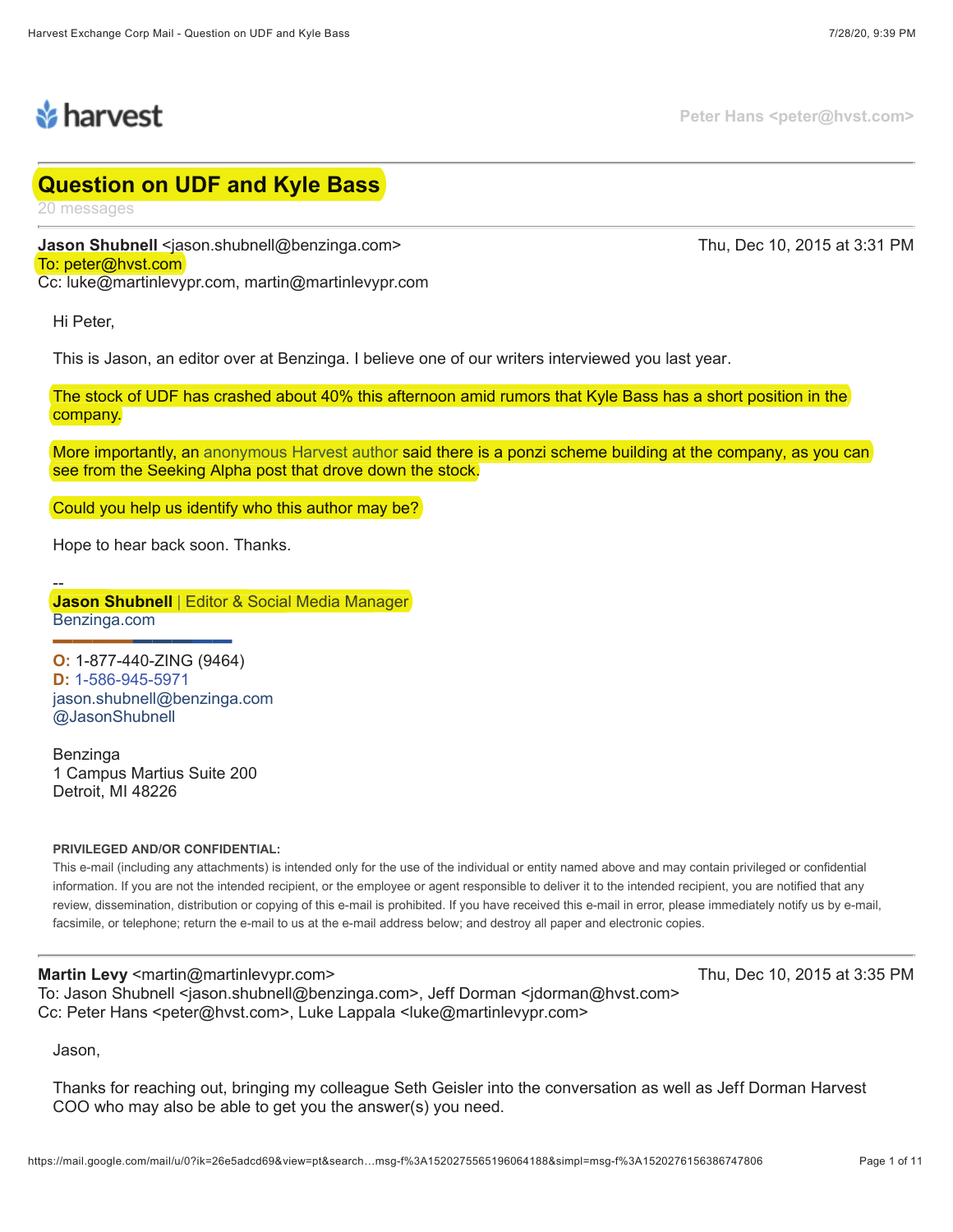Martin [Quoted text hidden] -- Martin Levy Mobile Office: martin@martinlevypr.com 206.851.7256 www.martinlevypr.com https://twitter.com/martinlevypr http://www.linkedin.com/in/martinlevypr

**Luke Lappala </a>** </a>  $\leq$ uke@martinlevypr.com> Thu, Dec 10, 2015 at 3:37 PM To: Martin Levy <martin@martinlevypr.com>, Seth Geisler <seth@martinlevypr.com>, Seth Geisler <sethgeisler@gmail.com> Cc: Jason Shubnell <jason.shubnell@benzinga.com>, Jeff Dorman <jdorman@hvst.com>, Peter Hans <peter@hvst.com>

+Seth [Quoted text hidden] -- Luke Lappala Martin Levy Public Relations, Inc. 206-313-7520 www.martinlevypr.com Twitter: https://twitter.com/MartinLevyPR http://www.linkedin.com/in/martinlevypr

**Seth Geisler** <seth@martinlevypr.com> Thu, Dec 10, 2015 at 3:41 PM To: Luke Lappala <luke@martinlevypr.com> Cc: Martin Levy <martin@martinlevypr.com>, Jason Shubnell <jason.shubnell@benzinga.com>, Jeff Dorman <jdorman@hvst.com>, Peter Hans <peter@hvst.com>

Jason,

Nice meeting you, we worked with Luis Bedigian while he was Benzinga and spoke with Harvest a few times. As you can see, Peter Hans and Jeff Dorman @ Harvest are CC'd on this note and they'll let you know if they can disclose who the author is meeting you, we worked with Luis Bedigian while he was Benzinga and spoke with Harvest a few times. <mark>As you</mark><br>see, Peter Hans and Jeff Dorman @ Harvest are CC'd on this note and they'll let you know if they can disclose<br>the

Let us know if there is anything else we can assist with.

Best,

Seth

[Quoted text hidden]

-- Seth Geisler Martin Levy Public Relations, Inc. 858.610.9860 seth@martinlevypr.com www.martinlevypr.com twitter: https://twitter.com/MartinLevyPR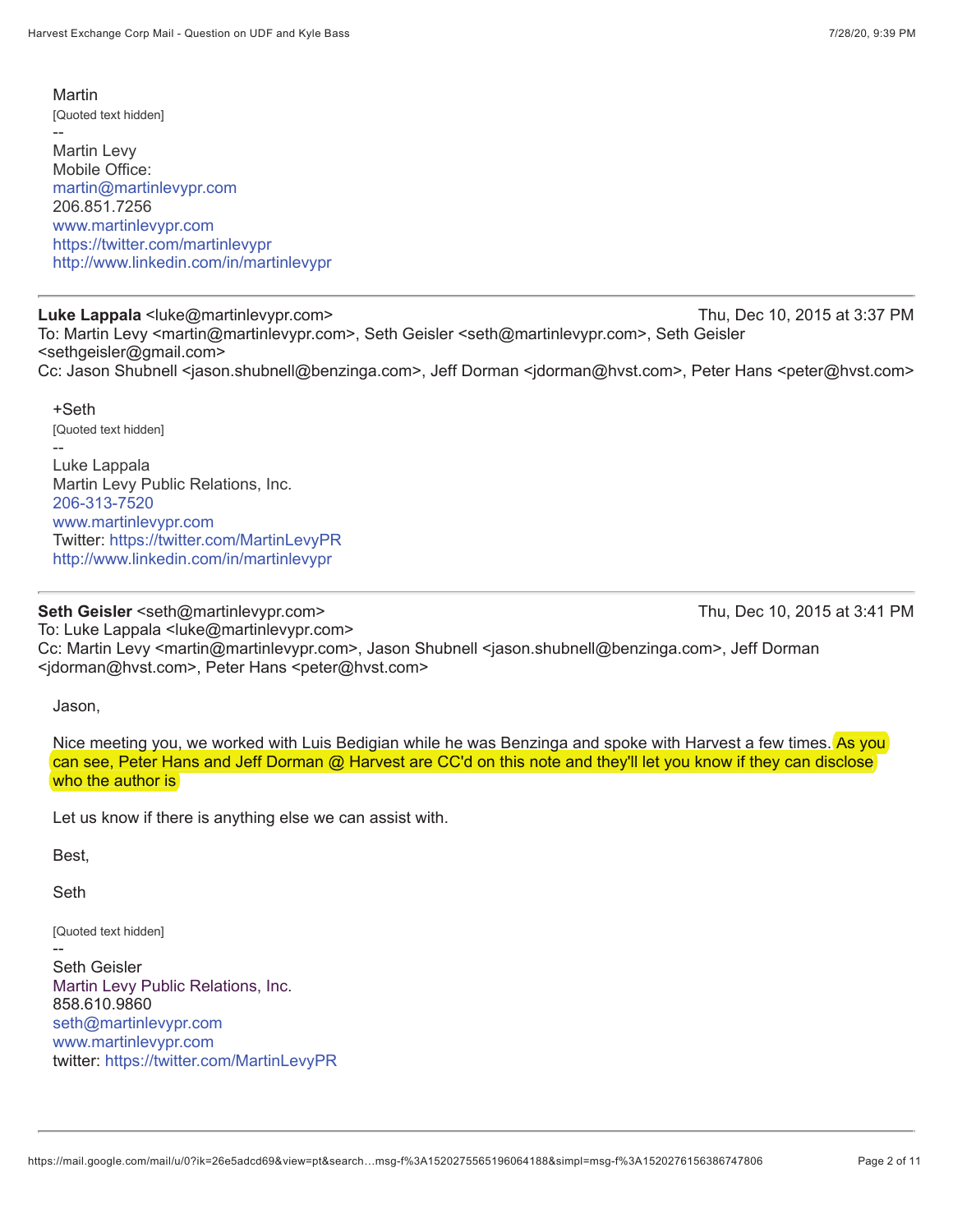**Peter Hans** <peter@hvst.com> Thu, Dec 10, 2015 at 3:43 PM To: Luke Lappala <luke@martinlevypr.com> Cc: Jeff Dorman <jdorman@hvst.com>

Hi Luke, we aren't working with Martin Levy any longer. I can't offer any insight on what someone posts to seeking alpha.

Sent from my iPhone [Quoted text hidden]

**Jason Shubnell** <jason.shubnell@benzinga.com> Thu, Dec 10, 2015 at 4:57 PM To: Seth Geisler <seth@martinlevypr.com> Cc: Luke Lappala <luke@martinlevypr.com>, Martin Levy <martin@martinlevypr.com>, Jeff Dorman <jdorman@hvst.com>, Peter Hans <peter@hvst.com>

Thanks, Seth. Appreciate the timely responses.

Are you aware of any Harvest post(s) that have moved stocks so drastically? [Quoted text hidden]

**Seth Geisler** <seth@martinlevypr.com> Thu, Dec 10, 2015 at 5:04 PM To: Jason Shubnell <jason.shubnell@benzinga.com> Cc: Luke Lappala <luke@martinlevypr.com>, Martin Levy <martin@martinlevypr.com>, Peter Hans <peter@hvst.com>, Jeff Dorman <jdorman@hvst.com> **vare of any Harvest post(s) that have moved stocks so drastically?**<br>
Interactions<br>
and the distant shubnell (@benzinga.com><br>
Interactions an unhell (@benzinga.com><br>
ppala <ulke@martinlevypr.com>, Martin Levy <martin@marti

Jason,

I do believe there have been a few, maybe not as drastic but still significant. Peter and Jeff would really the be the ones for specifics.

Let's give them a chance to chime in here on both questions. Know they're extremely busy.

Is there a deadline you're working under?

Best,

Seth

Best

[Quoted text hidden]

### **Peter Hans** <peter@hvst.com> Thu, Dec 10, 2015 at 5:05 PM

To: Seth Geisler <seth@martinlevypr.com> Cc: Jeff Dorman <jdorman@hvst.com>

Seth, appreciate the help but we can handle it from here. I don't feel comfortable with this given that we aren't officially working together. I also don't know anything about this post as it's not from a verified user.



Peter Hans, Co-Founder & CEO peter@hvst.com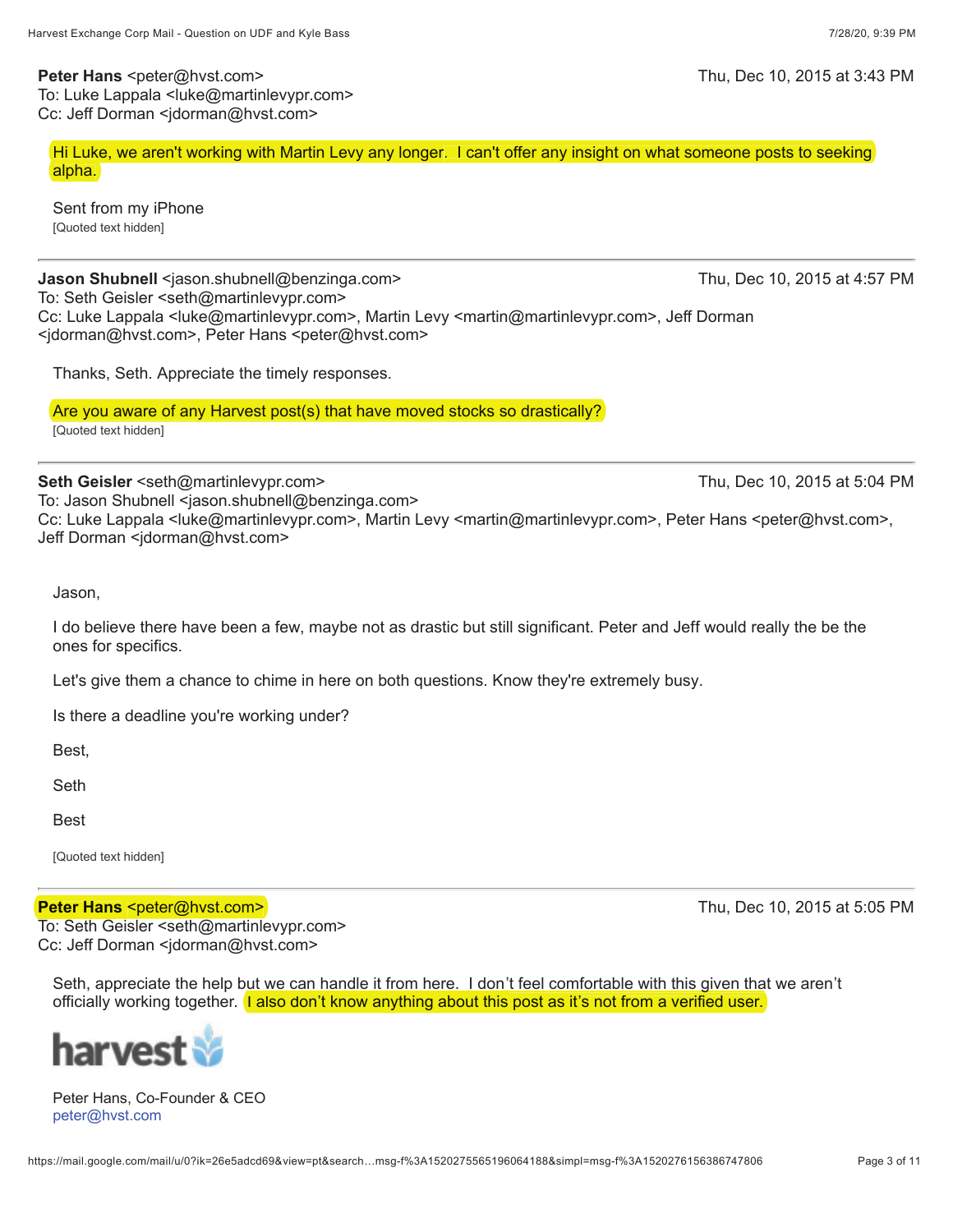[Quoted text hidden]

**Jason Shubnell** <jason.shubnell@benzinga.com> Thu, Dec 10, 2015 at 5:06 PM

To: Seth Geisler <seth@martinlevypr.com>

Cc: Luke Lappala <luke@martinlevypr.com>, Martin Levy <martin@martinlevypr.com>, Peter Hans <peter@hvst.com>, Jeff Dorman <idorman@hvst.com>

I'd love to know by as soon as possible. We have posted a brief story on it.

http://www.benzinga.com/news/15/12/6038614/exclusive-citron-says-united-development-funding-appears-to-beponzi-scheme-after as it is verified the measure of the state of the state of the state of the point of the state of the followed text hidden (Quoted text hidden)<br>
and Conded text hidden (Quoted text hidden)<br>
and Conded text hidden is verifi

[Quoted text hidden]

**Seth Geisler** <seth@martinlevypr.com> Thu, Dec 10, 2015 at 5:12 PM To: Peter Hans <peter@hvst.com> Cc: Jeff Dorman <jdorman@hvst.com>, Martin Levy <martin@martinlevypr.com>

No problem Peter, will leave this alone.

Hope all is well and happy holidays.

Best,

Seth

On Thu, Dec 10, 2015 at 2:05 PM, Peter Hans <peter@hvst.com> wrote:

Seth, appreciate the help but we can handle it from here. I don't feel comfortable with this given that we aren't officially working together. I also don't know anything about this post as it's not from a verified user.



Peter Hans, Co-Founder & CEO peter@hvst.com (571) 482-0249 Twitter - @PeterHansHVST Harvest Profile https://www.hvst.com

[Quoted text hidden] [Quoted text hidden]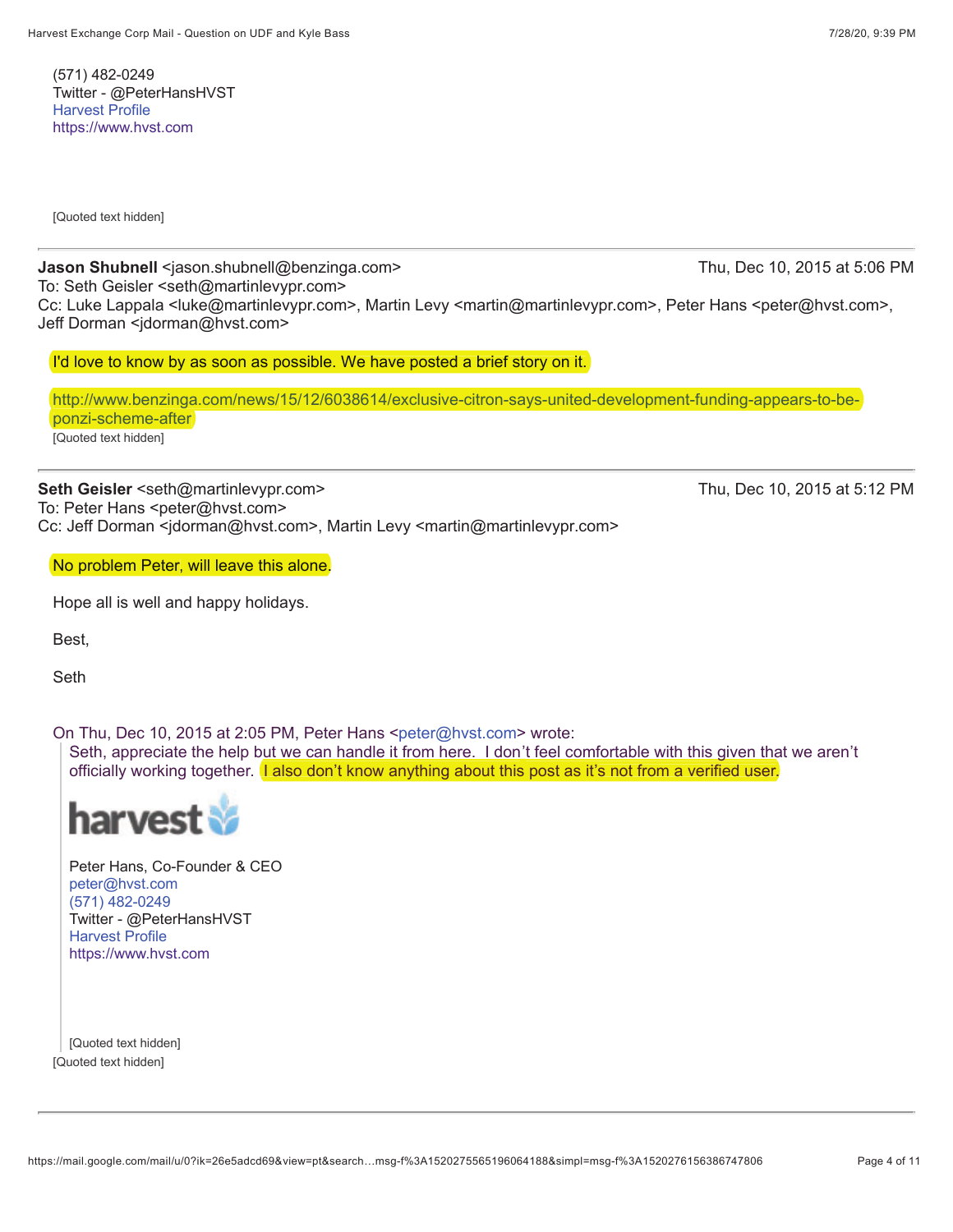**Peter Hans** <peter@hvst.com> Thu, Dec 10, 2015 at 5:22 PM

To: Jason Shubnell <jason.shubnell@benzinga.com> Cc: Luke Lappala <luke@martinlevypr.com>, Jeff Dorman <idorman@hvst.com>

Jason, I have already emailed Luke with this but we do not work with Martin Levy PR and they should not be speaking on Harvest's behalf.

Here is some info on what our company does:

Harvest is a software company that provides the investment industry with more effective communication across public and private communities. Harvest was built to solve the antiquated, inefficient and expensive communication infrastructure across the investment management industry and to promote beneficial transparency amongst relevant investors. The Harvest software provides a scalable, frictionless, and data driven platform to virtual communities of investors, allocators, advisors and intermediaries. Financial professionals use Harvest for content marketing to their target audience, and for privately communicating with their own invite-only access communities in a regulatory compliant manner. Please visit us at https://www.hvst.com/info/private

Harvest Exchange is the large public community that leverages our software, and within that community there are many other public sub-communities that are created by Harvest's users. We manually verify investment firms and their professionals if they choose to apply for the upgraded status and the benefits that come along with it. The user who posted the content that you are referencing is not verified, so even if we were able to disclose the identity we'd have no way of knowing. That said, Kyle Bass does have a verified profile on Harvest and recently posted their long thesis on CLVS http://hvst.co/1lyzaOS.

Hope that helps.

Peter



Peter Hans, Co-Founder & CEO peter@hvst.com (571) 482-0249 Twitter - @PeterHansHVST Harvest Profile https://www.hvst.com

[Quoted text hidden]

**Jason Shubnell** <jason.shubnell@benzinga.com> Thu, Dec 10, 2015 at 5:29 PM To: Peter Hans <peter@hvst.com> Cc: Luke Lappala <luke@martinlevypr.com>, Jeff Dorman <jdorman@hvst.com>

Hi Peter,

Thank you very much for your response! We'll be in touch if there is anything further needed.

Please let us know if anything else about this situation pops up on your radar.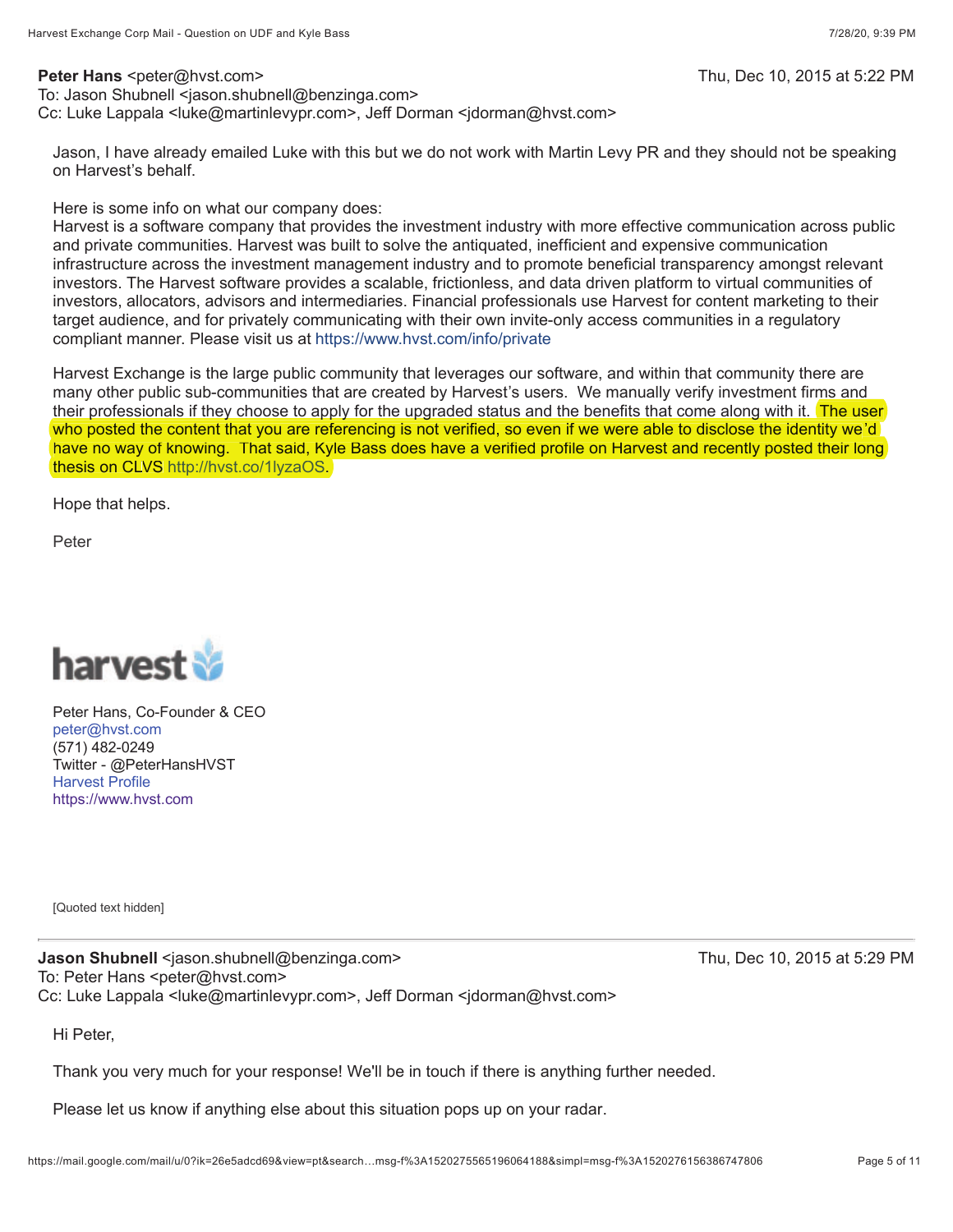[Quoted text hidden]

To: Jason Shubnell <jason.shubnell@benzinga.com> Cc: Luke Lappala <luke@martinlevypr.com>, Jeff Dorman <idorman@hvst.com>

Thanks for understanding Jason. <mark>We're a software company and are getting a lot of questions that we can't answer.</mark> Should we learn anything that I can disclose I will be sure to share it with you.

Peter

[Quoted text hidden]

--

[Quoted text hidden]

**Peter Hans** <peter@hvst.com> Thu, Dec 10, 2015 at 5:50 PM To: Seth Geisler <seth@martinlevypr.com> Cc: Jeff Dorman <jdorman@hvst.com>, Martin Levy <martin@martinlevypr.com>

Same to you, and thanks Seth. Crazy day

Sent from my iPhone

On Dec 10, 2015, at 4:12 PM, Seth Geisler <seth@martinlevypr.com> wrote:

No problem Peter, will leave this alone.

Hope all is well and happy holidays.

Best,

Seth

harvest

On Thu, Dec 10, 2015 at 2:05 PM, Peter Hans <peter@hvst.com> wrote:

Seth, appreciate the help but we can handle it from here. I don't feel comfortable with this given that we aren't officially working together. I also don't know anything about this post as it's not from a<br>verified user. verified user.

<hvst-sig.png> [Quoted text hidden] [Quoted text hidden] [Quoted text hidden]

3K

**Peter Hans** <peter@hvst.com> Fri, Dec 11, 2015 at 10:13 AM To: Jason Shubnell <jason.shubnell@benzinga.com>

**hvst-sig.png**

**Peter Hans** <peter@hvst.com> Thu, Dec 10, 2015 at 5:30 PM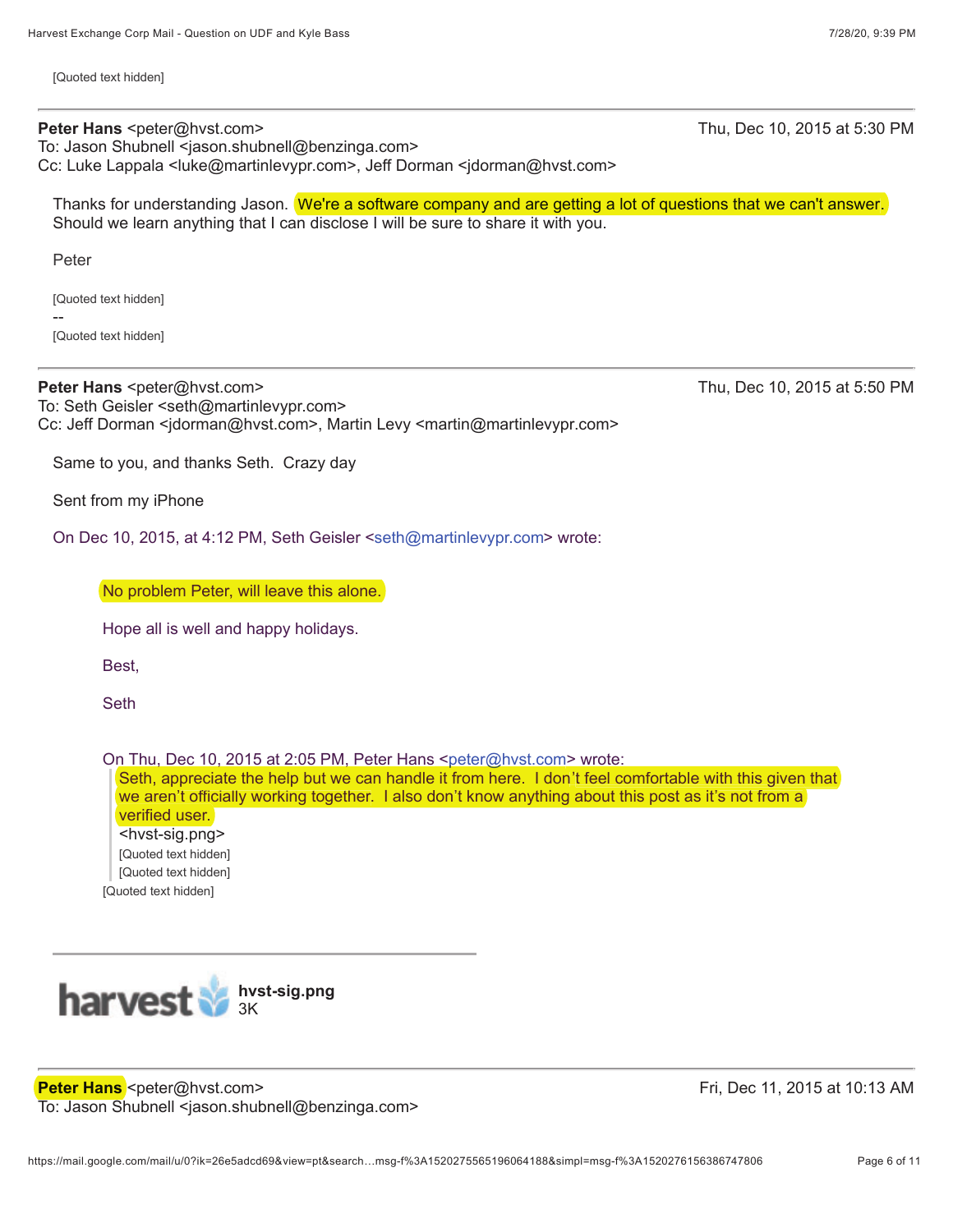Cc: Luke Lappala <luke@martinlevypr.com>, Jeff Dorman <idorman@hvst.com> Bcc: peter@hvst.com

Hey guys, just wanted to flag for you since the anonymous investor posted again this morning:

https://github.com/hvst/redesign/issues/4588

I hope this is helpful for you.

**Peter** 



Peter Hans, Co-Founder & CEO peter@hvst.com (571) 482-0249 Twitter - @PeterHansHVST Harvest Profile https://www.hvst.com

On Dec 10, 2015, at 4:30 PM, Peter Hans <peter@hvst.com> wrote:

Thanks for understanding Jason. We're a software company and are getting a lot of questions that we can't answer. Should we learn anything that I can disclose I will be sure to share it with you.

Peter

On Thu, Dec 10, 2015 at 4:29 PM, Jason Shubnell <jason.shubnell@benzinga.com> wrote: Hi Peter,

Thank you very much for your response! We'll be in touch if there is anything further needed.

Please let us know if anything else about this situation pops up on your radar.

On Thu, Dec 10, 2015 at 5:22 PM. Peter Hans <peter@hyst.com> wrote: Jason, I have already emailed Luke with this but we do not work with Martin Levy PR and they should not be speaking on Harvest's behalf.

Here is some info on what our company does:

Harvest is a software company that provides the investment industry with more effective communication across public and private communities. Harvest was built to solve the antiquated, inefficient and expensive communication infrastructure across the investment management industry and to promote beneficial transparency amongst relevant investors. The Harvest software provides a scalable, frictionless, and data driven platform to virtual communities of investors, allocators, advisors and intermediaries. Financial professionals use Harvest for content marketing to their target audience, and for privately communicating with their own invite-only access communities in a regulatory compliant manner. Please visit us at https://www.hvst.com/info/private

Harvest Exchange is the large public community that leverages our software, and within that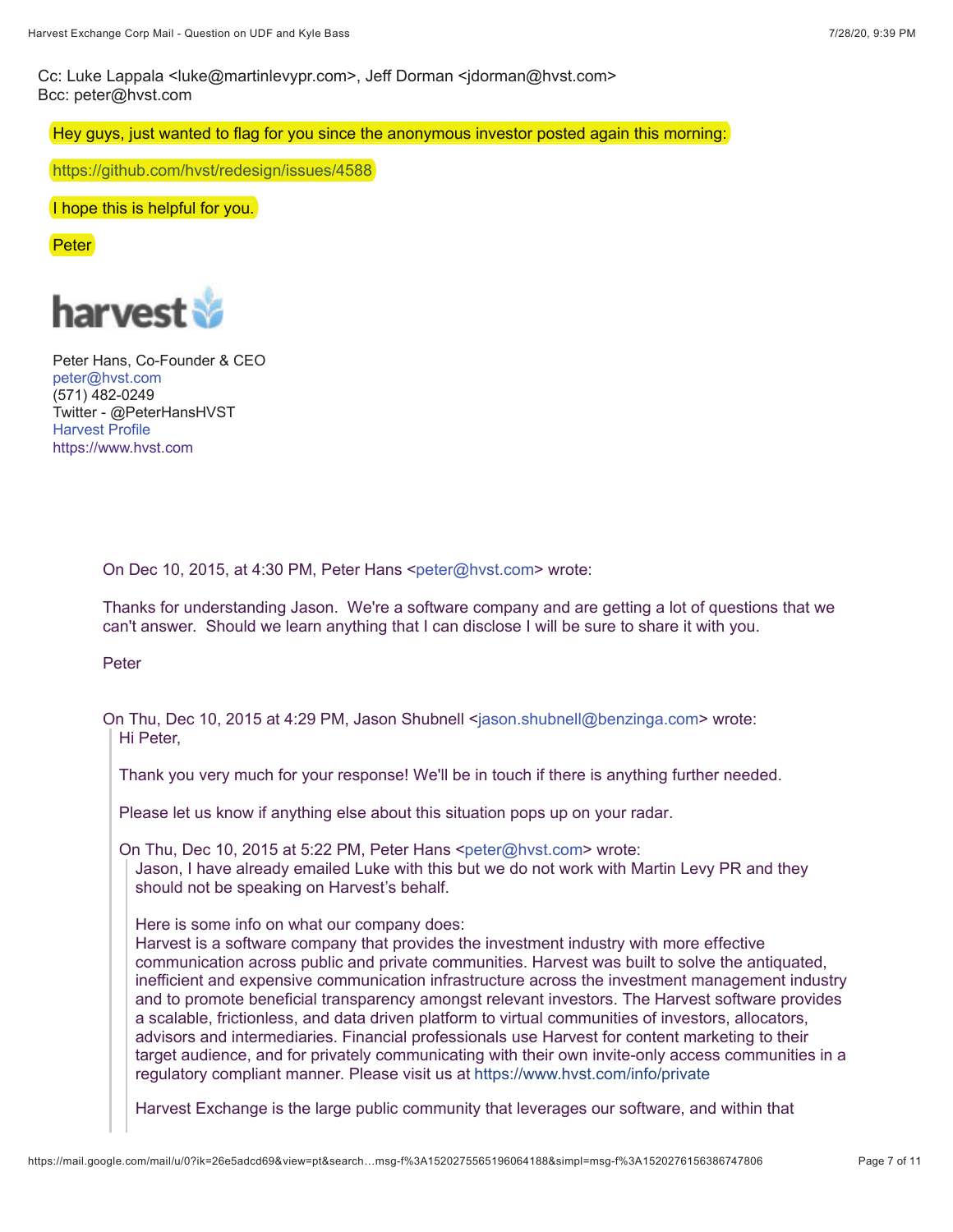| community there are many other public sub-communities that are created by Harvest's users. We<br>manually verify investment firms and their professionals if they choose to apply for the upgraded<br>status and the benefits that come along with it. The user who posted the content that you are<br>referencing is not verified, so even if we were able to disclose the identity we'd have no way of<br>knowing. That said, Kyle Bass does have a verified profile on Harvest and recently posted their<br>long thesis on CLVS http://hvst.co/1lyzaOS. |
|------------------------------------------------------------------------------------------------------------------------------------------------------------------------------------------------------------------------------------------------------------------------------------------------------------------------------------------------------------------------------------------------------------------------------------------------------------------------------------------------------------------------------------------------------------|
| Hope that helps.                                                                                                                                                                                                                                                                                                                                                                                                                                                                                                                                           |
| Peter                                                                                                                                                                                                                                                                                                                                                                                                                                                                                                                                                      |
|                                                                                                                                                                                                                                                                                                                                                                                                                                                                                                                                                            |
|                                                                                                                                                                                                                                                                                                                                                                                                                                                                                                                                                            |
| <hvst-sig.png></hvst-sig.png>                                                                                                                                                                                                                                                                                                                                                                                                                                                                                                                              |
| [Quoted text hidden]                                                                                                                                                                                                                                                                                                                                                                                                                                                                                                                                       |
| [Quoted text hidden]                                                                                                                                                                                                                                                                                                                                                                                                                                                                                                                                       |
| [Quoted text hidden]                                                                                                                                                                                                                                                                                                                                                                                                                                                                                                                                       |
| [Quoted text hidden]                                                                                                                                                                                                                                                                                                                                                                                                                                                                                                                                       |

**Peter Hans** <peter@hvst.com> Fri, Dec 11, 2015 at 10:15 AM To: \*Harvest\* <Harvest@peppercomm.com> Cc: Jeff Dorman <jdorman@hvst.com>

### Thought you should be aware…

Business Insider, Julia LaRoche, also asked me about it yesterday through a Twitter DM. I told her same thing, Business Insider, Julia LaRoche, also asked me about it yesterday through a Twitter DM. I told her same thing,<br>unverified user so we don't know identity even if we could reveal, I sent her link this morning as a heads up, more.



Peter Hans, Co-Founder & CEO peter@hvst.com (571) 482-0249 Twitter - @PeterHansHVST Harvest Profile https://www.hvst.com

> Begin forwarded message: [Quoted text hidden]

**Jason Shubnell** <jason.shubnell@benzinga.com> Fri, Dec 11, 2015 at 10:15 AM To: Peter Hans <peter@hvst.com> Cc: Luke Lappala <luke@martinlevypr.com>, Jeff Dorman <jdorman@hvst.com>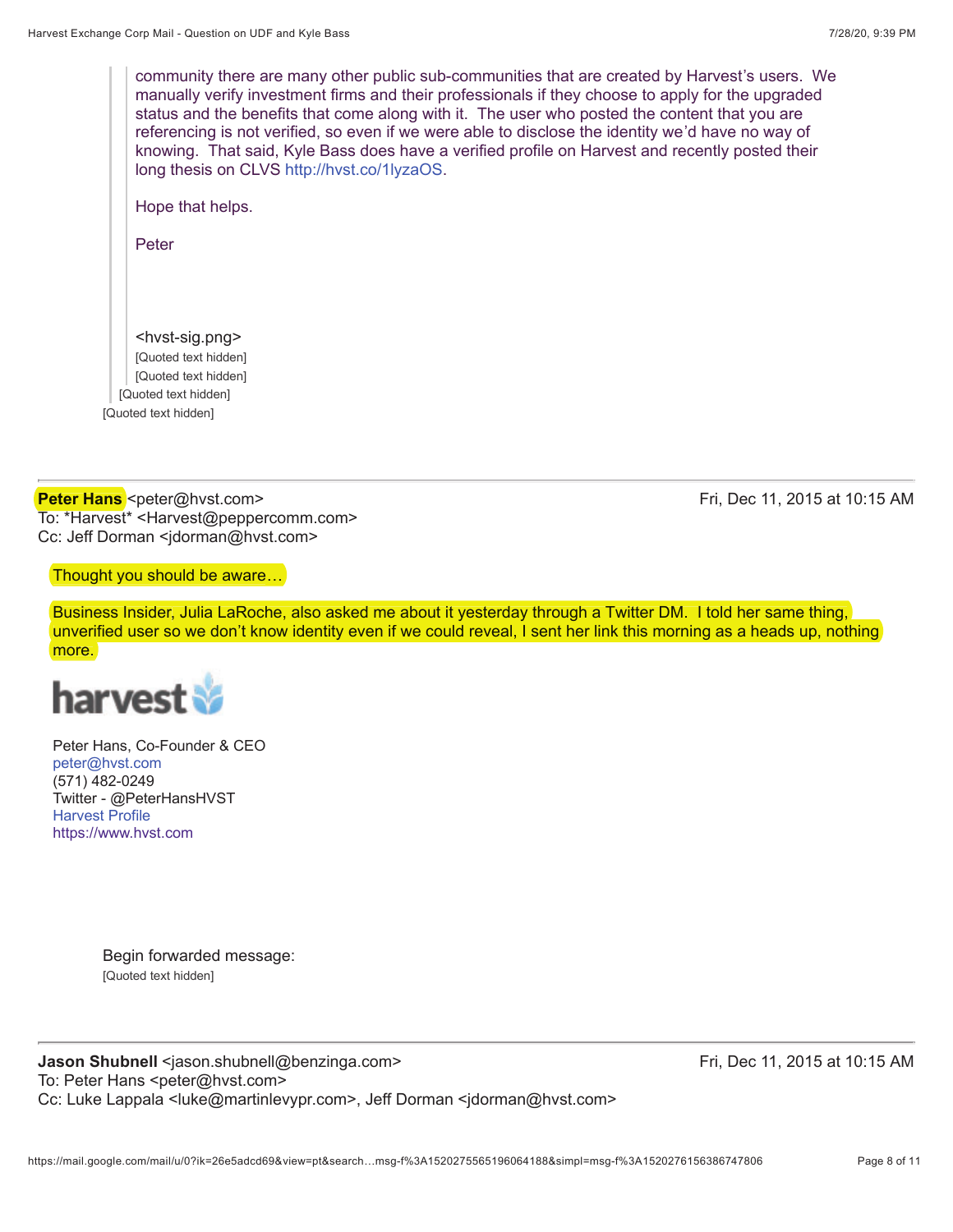I'm getting a 404 Page Not Found message. [Quoted text hidden]

**Peter Hans** <peter@hvst.com> Fri, Dec 11, 2015 at 10:19 AM To: Jason Shubnell <jason.shubnell@benzinga.com> Cc: Luke Lappala <luke@martinlevypr.com>, Jeff Dorman <jdorman@hvst.com>

sorry, gave you the wrong link…

https://www.hvst.com/public-pages/investors-for-truth/posts/55286-united-development-funding-udf-one-example-ofmany-how-the-scheme-works-from-one-udf-fund-to-the-next



Peter Hans, Co-Founder & CEO peter@hvst.com (571) 482-0249 Twitter - @PeterHansHVST Harvest Profile https://www.hvst.com

On Dec 11, 2015, at 9:15 AM, Jason Shubnell <jason.shubnell@benzinga.com> wrote:

I'm getting a 404 Page Not Found message.

On Fri, Dec 11, 2015 at 10:13 AM, Peter Hans <peter@hvst.com> wrote: Hey guys, just wanted to flag for you since the anonymous investor posted again this morning:

https://github.com/hvst/redesign/issues/4588

I hope this is helpful for you.

Peter

[Quoted text hidden] [Quoted text hidden] [Quoted text hidden]

**Armel Leslie** <aLeslie@peppercomm.com> Fri, Dec 11, 2015 at 10:29 AM To: Peter Hans <peter@hvst.com>, \*Harvest\* <Harvest@peppercomm.com> Cc: Jeff Dorman <jdorman@hvst.com>

## **Thanks**

[Quoted text hidden]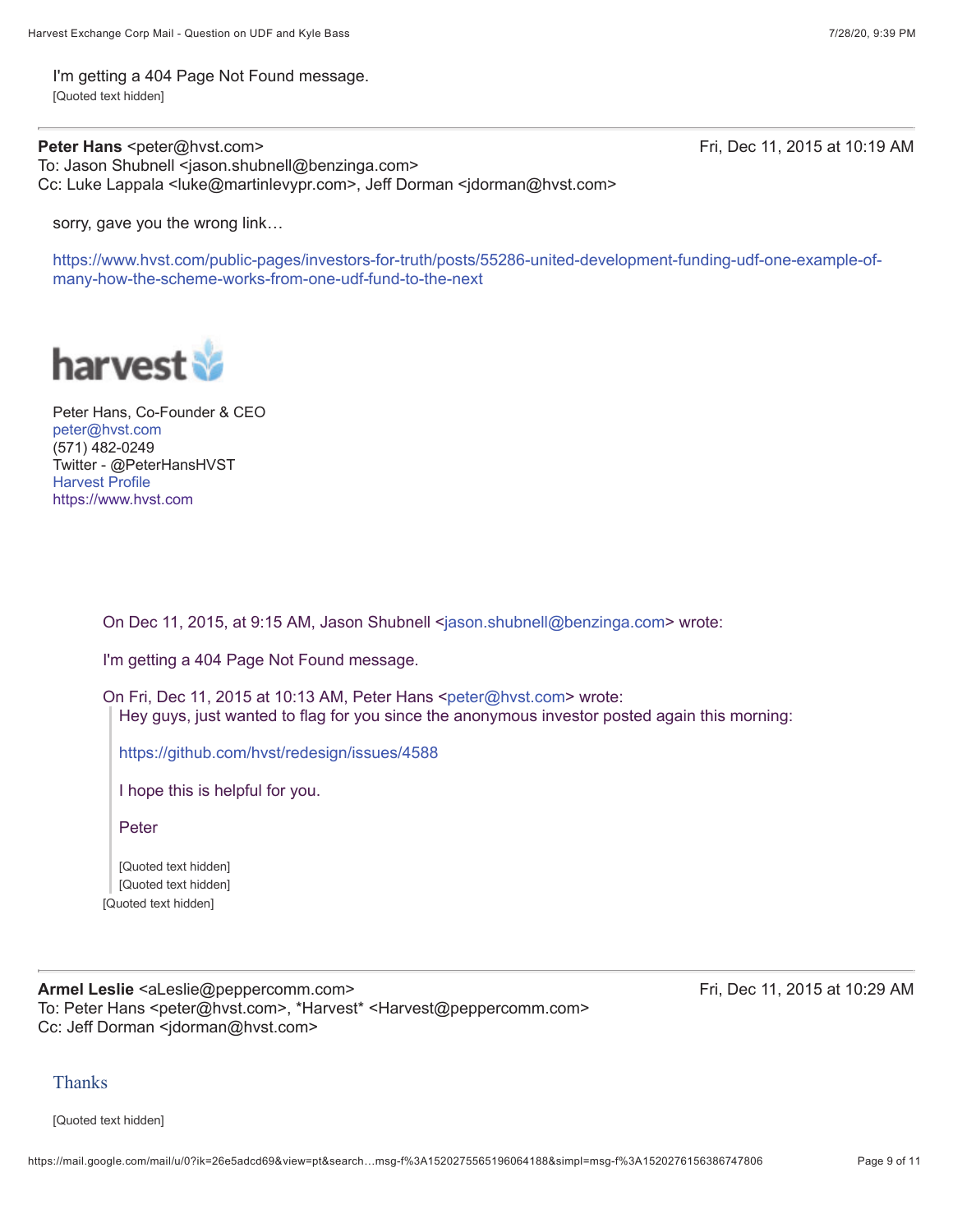[Quoted text hidden] [Quoted text hidden] [Quoted text hidden] [Quoted text hidden]

> [Quoted text hidden] [Quoted text hidden]

[Quoted text hidden]

[Quoted text hidden] [Quoted text hidden] [Quoted text hidden] [Quoted text hidden]

> [Quoted text hidden] [Quoted text hidden]

> [Quoted text hidden] [Quoted text hidden]

> [Quoted text hidden] [Quoted text hidden]

> [Quoted text hidden]

On Thu, Dec 10, 2015 at 12:35 PM, Martin Levy <martin@martinlevypr.com> wrote:

[Quoted text hidden] [Quoted text hidden]

[Quoted text hidden]

[Quoted text hidden] [Quoted text hidden]